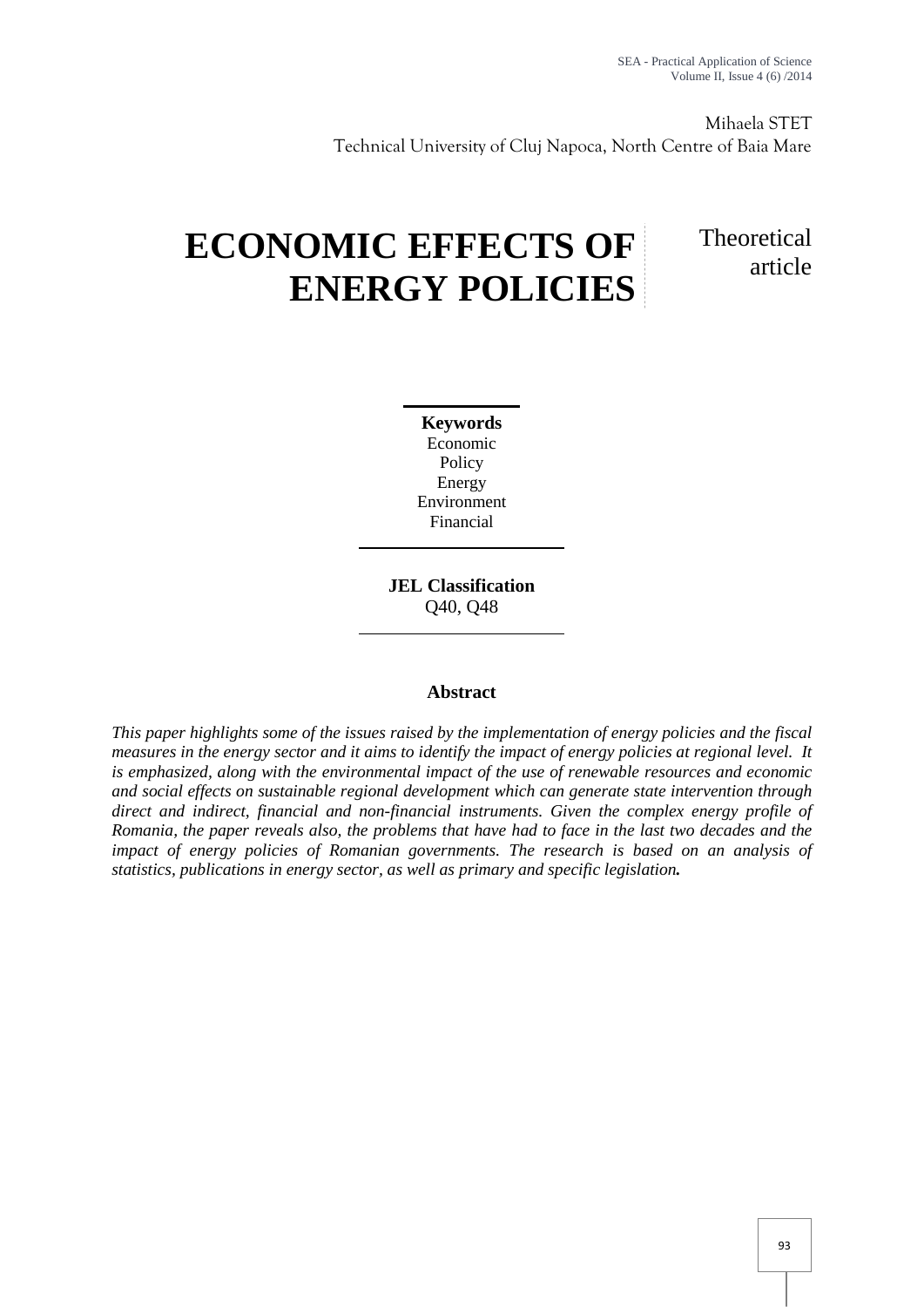## **1. Introduction**

Energy policies, as an integrated part of national policies have, as main goal, the economic development of a country. Certainly, besides the economic impact of energy policies should be taken into account the social and environmental influences.

In this sense, in energy policies are embedded strategies that aim the growth of the energy efficiency, the assurance the necessary energy resources and the energy supply, environmental protection, the development and the modernization of national energy systems.

## **2. Energy policies and their effects**

Given the concerns about the effects of energy policies, a number of studies have been carried out for this purpose [B hn reanu, 2010], [Hurjui, 2008], [Leca et al., 2014], [King, 2012],[Lupan, 2008], [Mu atescu et al., 2012], [Zamfir, 2005].

This research is based on an in-depth analysis of a wide range of publications, as well as primary and specific legislation**.**

Most of the countries have similar objectives in launching and implementating energy policies, even if the strategies they adopt to achieve them are different.

For example, USA relies on its influence to ensure the necessary resources and to maintain the access to oil markets. Germany is trying to reduce dependence on resources by imposing taxes in order to reduce its dependence on imported oil.

The main directions of EU energy policy, formulated in 2006 are the power supply safety, minimal environmental impact of energy sector and increase of the competitiveness. There were also addressed the development of the internal markets and enhancing competition, reducing emissions of greenhouse gases, development of energy technologies for energy conservation and renewable energy.

To achieve the main objectives of energy policy: sustainable development, competitiveness and security of supply, there have been established a series of measures, economic and social implications in the short, medium and long term.

The opening of the energy market aims to create benefits for consumers, but at least in Romania, consumers do not perceive an improvement in their position, given the repeated price increases.

Security of power supply supposes the guaranteeing citizens' access to energy, but energy price liberalization may result in low-income population, extremely vulnerable, restricting this right.

Creating a more diverse energy mix, durable, incorporating a larger proportion of renewable energies and internal sources of energy, reduces the import dependence and, at the same time, is more effectively.

The failure of carried actions paved the way for a new energy policy in the EU, in 2007, the European Commission outlining an integrated strategy for energy and climate change. Thus, subsequently, a series of directives adopted at European level have made mandatory targets for Member States regarding the use of renewable energy, reducing greenhouse gas emissions, the geological storage of carbon dioxide.

In 2007, the plan "Energy Technology Strategies" aimed at improving energy efficiency by stimulating research, development and innovation, international cooperation and a substantial increase in funding in this area.

The third energy package approved in 2009 was oriented towards full liberalization and functioning of energy markets.

Strategy "EU 2020" establishes a smart, sustainable and inclusive growth. It covers a number of ambitious goals such as achieving a minimum of 75% employment for the population aged 20-64 years, the targets of the energy sector, reducing the number of people at risk of poverty. There are considered also the fields of education and research & development, the foundation for sustainable economic development, setting goals of increasing the share of young people with higher education, reducing early school leaving and an allocation of at least 3% of GDP investment in research & development.

By 2020 it is targeted a 20% reduction of primary energy consumption in the EU. In this regard, given the existence of a trend of increasing dependence on imports of resources in the different Member States, the EU Energy Efficiency Plan takes into consideration the energy efficiency as the most important European energy resource. Reducing energy consumption has a double effect: on the one hand, economic one, reducing energy costs and, on other hand, reducing the negative environmental impact.

Given that approximately 40% of energy consumption is due to buildings, Directive 2010/31 / EU highlights the impact of reducing the energy consumption of buildings on the level of GHG emissions. The energy efficiency measures are, for the public sector, the need of renovation of buildings, energy performance standards applying to purchases of goods and services, the introduction of measures in the Member States on energy efficiency. For the residential sector, the thermal rehabilitation programs of the buildings, lead to reduction of energy consumption of the population and the share of energy costs in monthly expenses. There also improve the comfort, aesthetics of buildings and increase the number of jobs in the thermal rehabilitation activities.

Besides these immediate and visible advantages, the reduction of CO2 emissions is among the indirect benefits of thermal rehabilitation of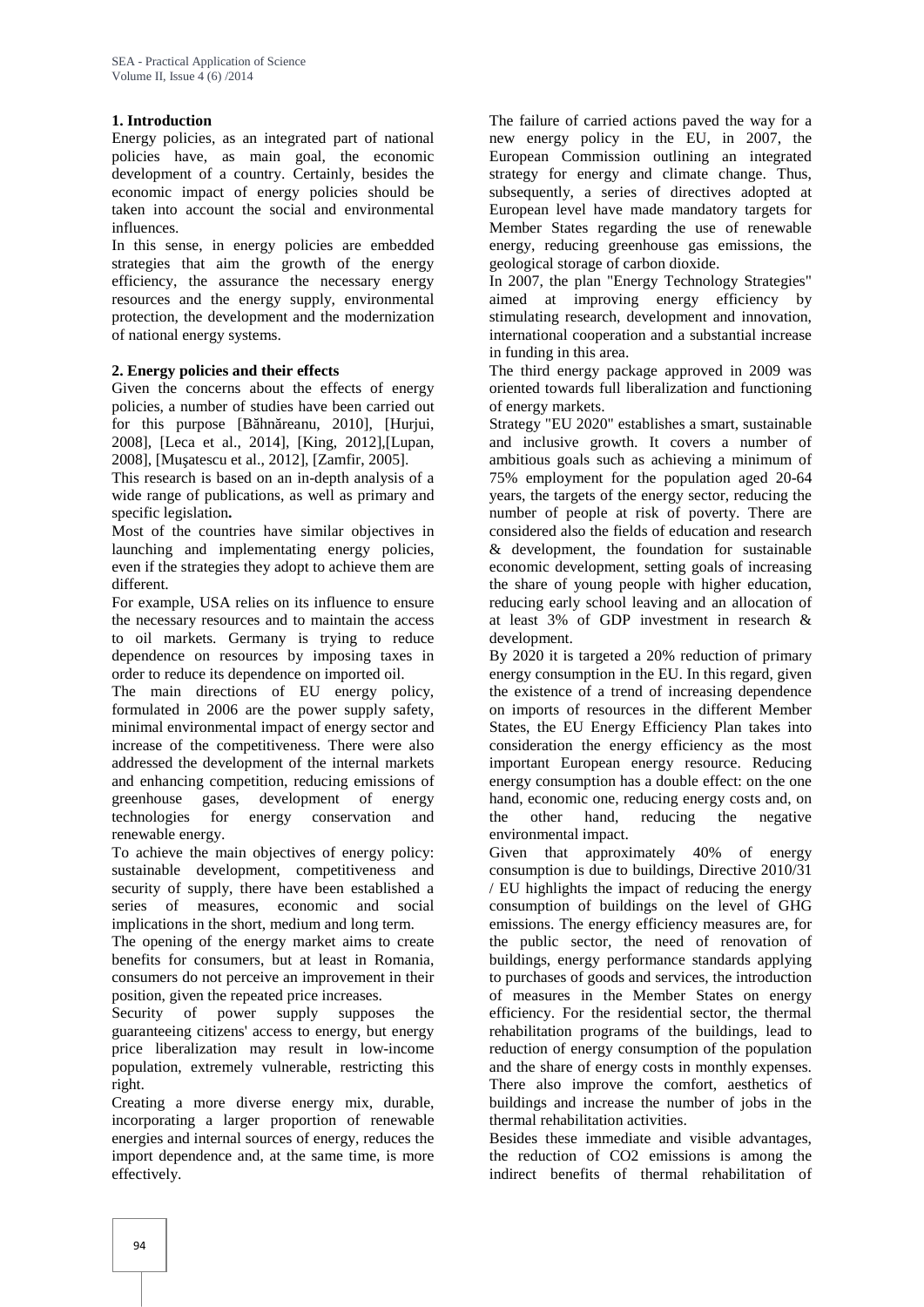buildings. But even partial financing by public founds will lead to higher taxes in the respective regions for all individuals and companies.

In Romania, introducing the obligation to obtain an energy efficiency certificate will result, in the long term, in investments in works to improve the energy performance of buildings.

It is arisen the question of choice of instruments for implementation of such measures. The voluntary policies can be combined with coercion. For example, limitations may be imposed on access and use of inefficient devices.

In 2012 it was approved the Energy Efficiency Directive 2012/27 / EU which establishes the obligation of Member States to publish by the end of April 2014 a national strategy for long-term renovation of existing buildings, residential and commercial, both to the public as and private ones.

The Directive also states the need to conduct energy audits of large enterprises until 5 December 2015 except the industrial companies that implement certified energy management and environmental systems, as well as energy audit programs for SMEs, with implementation of the recommendations of these audits.

Other measures aim generalized individual metering for electricity, natural gas, heating and cooling, domestic hot water, in order to accurately reflect of actual energy consumption of final consumers. It requires also the adoption of regional and local policies to encourage the use of high efficiency cogeneration.

In Romania, in the first National Action Plan for Energy Efficiency there was included regulatory measures, legislative, information, use of financial instruments, financing schemes, horizontal measures across sectors.

One of the EU energy policies aimed at ensuring energy security of member countries. In this respect, different strategies may be adopted:

- Increasing energy efficiency;
- Diversification of energy sources;

 Increase the interconnection of member states;

• Increasing the share of renewable in energy production and consumption.

Increasing energy efficiency is a priority for the EU countries. But in some countries, as is the case of Romania, reconfiguring the economic landscape by reducing activity in the industrial sector or even disappearance of entire branches of this sector, has determined significant changes in the structure and size of companies.

A significant share holds the SMEs, less prepared in the field of increasing the energy efficiency, due to fewer staff and lack of experience or qualification in the field of efficient use of energy. Development of training programs for staff of such companies or their support measures in their attempt to optimize energy consumption could

solve the problems of low efficiency of these companies and, thus, increase energy efficiency in the economic sectors and, as a result, optimizing it to the entire economy. In this respect, the EU SAVE program was launched to develop energy efficiency.

Use of automated control systems, such as lighting, temperature or pressure sensors can help increase energy efficiency, but this requires investment from companies. The main elements considered in this respect will be lighting systems, boilers, chillers, pumping systems and compresses air.

Increasing energy efficiency counteracts the rising energy prices, whose detrimental effect on the economy is manifested by loss of jobs and investments.

Stimulation of reducing energy consumption is achieved by providing incentives to replace electrical equipment with energy efficient equipment, but also some other measures:

- rebates for implementation of energy efficient ligthing systems and use of fluorescent lamps;
- replaces standard water heaters with high - efficiency water heaters;
- efficient room air conditioners;
- rebates for installing and use of solar water heaters;
- insulation of floors, attics, walls;
- sealing of doors and windows.

For registration the measure of energy efficiency a representative indicator is the energy intensity that at the macroeconomic level is quantified as ratio between energy consumption and GDP.

Increasing energy prices will cause changes in energy consumption behavior, but also in demand and consumption of other goods and services, due to propagation of this effect across the economy. Another study aimed the effect of energy policy on SMEs, pointing out that "the Adoption of the Directive on energy performance on buildings is likely to lead to job creation in the SME sector, through the certification and installation of more energy-efficient equipment" [Lupan, 2008].

Investments in renewable energy can generate increasing number of jobs caused by expanding the number of activities directly or indirectly related to these investments.

Creating new jobs in its turn generates revenue for the companies directly and indirectly involved in this investment, but also investments of employees in housing and consumer goods, with direct effects on regional development.

Therefore there can be identified the indirect effects of the development of industries or some business partners, suppliers of equipment, facilities, materials.

On the other hand, creating a significant number of jobs occurs during the realization of investments. During exploitation their number is expected to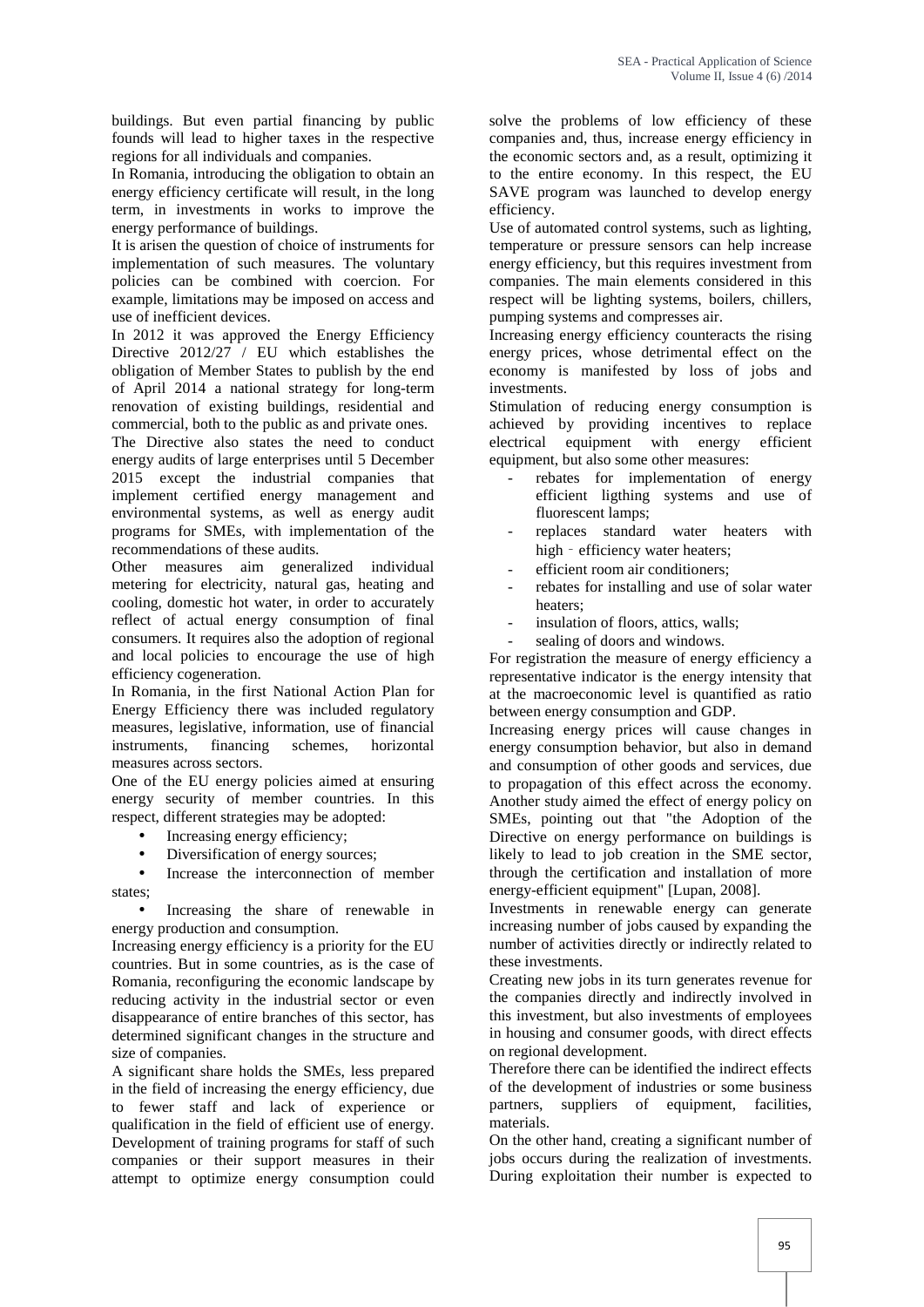decline, given that new technologies are more efficient, and productivity is higher.

The effects are manifold and depending on the policies adopted by the State in the economy.

For example, because the financing costs of energy consumer production based on solar energy are significant, in the USA a group of companies involved in this process advocates financing streamlining the process by creating a standard method for facilitating such transactions (Sidney Hill, 2014). Such a procedure would result in reducing the cost of capital for such investments and thus reduce energy prices.

Providing incentives for companies in the field determine indeed some expenses from the state, but in turn, they are generating revenue for the state budget and local budgets through taxes levied by the State from these companies.

More, the creation of new jobs induces a demand for education and training to create and train of categories of specialists. If the state will provide education and training expenses, this will involve increasing spending. But if this task will be taken over by the private sector, the state will be absolved of these charges.

Some forms of renewable energy have a negative effect on the landscape, but the visual impact is difficult to quantify in financial terms.

There are a number of studies made in Germany, Spain and other EU countries that have addressed the issue of the impact of policies of expanding renewable energies over those conventional sources. Thus, in terms of net employment effects, they are negative, given that although the design and implementation phase there is an increasing number of jobs in the renewable energy sector, but, increasing energy prices lead to reducing the number of jobs in other sectors.

The EU has developed a series of programs for promoting greater use of renewable energies. Romania in 2011 exceeded the target of 19.6% reaching a 21.4% share of renewable in total final energy consumption, [Eurostat, April 2013], primarily by exploiting the wind potential. At this helped and implementation of green certificates to producers stimulate investment.

Development of the renewable energy sector reduces maintenance and operating costs of conventional energy sector and the investments in this sector. Furthermore, it reduces dependence on imported fossil fuels.

Among the financial instruments it can be used subsidies, co-financing of thermal rehabilitation, tax exemption on issuing permits for carrying out such works, the introduction of white certificates in order to impose quotas for reducing consumption possibility to trade customers, tax deductions, grants or reductions in interest on loans for this purpose.

It can be used also the mechanism of mandatory quotas in production or consumption as the nonfinancial direct instruments. Indirect mechanisms of intervention the most common are information, education, standardization and certification.

In the case of energy consumption in transportation field, the measures aimed at modernizing the fleet and traffic optimization.

Energy pricing mechanisms can reduce energy consumption and lead to implementation of effective solutions for its use, both in the domestic environment and in economic entities. The adoption of stimulating pricing solutions for the increase energy efficiency has the advantage of setting up funds for financing investment projects in new production capacities, rehabilitation and improvement of technical performance for the existing facilities.

Government decisions on excise duties and other taxes may lead to significant changes in energy prices. For example, in the EU, their share in the total energy billed experienced significant increases in recent years, both for industrial users, as well as those households.

On the other hand, the policy on reducing emissions of greenhouse gases will lead to the necessity to realize important investments in energy infrastructure and equipment.

Since investment in new energy efficient equipment involve significant expenditure in the budget of companies, most often, they are put in a position to make appeal bank loans. There is a risk however, that due to the limitations of banks, there don't do such investments or to choose less energy efficient equipment.

#### **3. Impact of energy policies in Romanian business environment**

In Romania, in the 90s, under-funding of the energy sector, kept in service outdated and inefficient installations and equipment. The sector also faced problems caused by lack of efficiency in electricity production, as well as losses between and end users. Furthermore, mismanagement of recent years of the companies in the energy sector, most often by political appointees, with low level training or even no experience in the field, it is added to the current situation in the sector.

Energy intensity was well above the EU average, while the buildings were energy intensive due to the way they were designed and inefficient central heating installations. Moreover, the lack of real policies in the field of urban energy and measures to ensure the heating, determined, since the mid 90s, in some regions of the country, the centralized system completely disappeared only in a few years. Social protection measures have been put in place non-unitary and were based on providing subsidies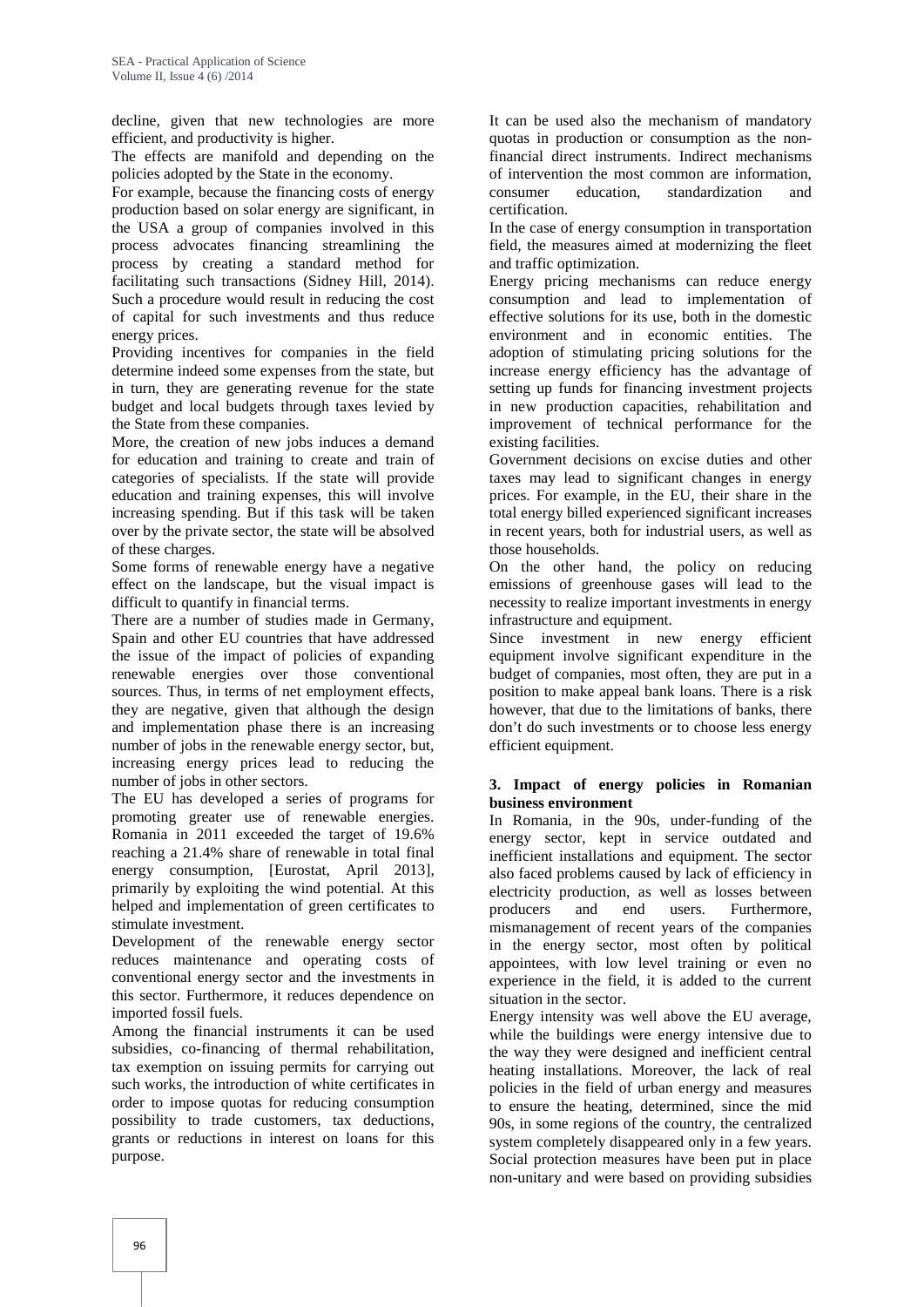for fuels used for heating. Eliminating subsidies led to a considerable increase in bills, with disastrous effects for those with low incomes.

Not being a priority, energy efficiency of some regions increased only by closing energy intensive industrial enterprises. Moreover, maintaining regulated prices, direct and cross-subsidies in energy, didn't encourage taking energy efficiency measures.

The wrong energy policies carried by the postrevolutionary governments, through its use as leverage in solving social problems, has only to delay structural changes in the sector and stifle economic development in reality. EU integration has resulted in the need to adapt to its requirements, but, unfortunately, with rather large delay, which will prevent, even in a fully liberalized market conditions immediate decrease in energy prices. Rather, it is estimated a price increase both for households and for the non-residential. This will result in social problems, major financial difficulties due to the vulnerability of a large enough share of consumers. To mitigate the financial impact on households was set a longer period of deregulation in prices for these consumers.

Continuous increase in energy prices in order to align them with the values charged in the EU will have a major effect on low-income population, whose share in population structure is important, increasing its vulnerability.

The elimination of subsidies to fossil fuel mining activities may cause their ceasing, due accumulated arrears in the last 25 years.

Disposal of the old plants requires a series of environmentally works, which determines the need to allocate funds for these activities.

For the industrial sector, companies in energyintensive industries such as steel industry, the automotive production of aluminum, fertilizers, and construction will be most affected. But the effects will be different on the companies according to their level of technology and energy efficiency of equipment, the share of energy consumption in total production costs.

In the period 2013-2015 Member States may benefit from the possibility of a state aid in energy intensive industries, as a form of compensation of indirect costs for the CO2 emissions reflected in the price of electricity.

Another economic issue facing the energy sector is the risk of penalties due to delay payment in the transposition of EU legislation set.

The existence of several producers of electricity, with a moderate concentration of market share, given a greater supply than demand, could influence liberalization process, which could result in only a moderate initial increase prices or even insignificant. Difficulties arise however when the

natural gas market, characterized by a small number of manufacturers and importers.

It is necessary however to be considered also the administrative costs of compliance, costs of informing consumers need. On the other hand, for the consumers can appear a number of charges generated by the regulations.

Policy of promoting renewable resources leads to increased energy bills with negative influences on the industrial and domestic consumers, the effects on the latter being both directly through higher prices paid for power, and indirectly by increasing the prices of products and services of industrial consumers.

A sustainable energy policy is characterized by the reduced environmental impact, use of renewable energy and energy efficiency.

Romania applies the mechanism of mandatory quotas for the procurement of green certificates to support the production of renewable energy. This mechanism stimulates investments in technology and production capacities. The market is distorted, manufacturers of this type of energy being favored. Providers are required to buy shares of energy products, this transferring costs to distributors, who in turn transferred them to the final consumers.

The most important wind potential is in mountainous regions, Dobrogea and Eastern Plain, while exploitation of solar energy can be made at the highest efficiency in the Western Plain and the Southern part of Romania.

In order to protect oil and gas resources that are limited, Romania needs to ensure adequate resources by direct or indirect agreements with Russia and some Eastern countries rich in resources. Besides the advantages of the imports of resources, in the case of indirect agreements, there is the risk of establishing a uniform price across the EU, given that in Romania the population income is much lower than the European average.

Regarding the insurance of interconnection, for Romania it has a great importance its achieving it with the Republic of Moldova, both in terms of the electricity network, and that the transport and distribution of natural gas.

Dependence on imported natural gas from a single source, especially in the current geo-political context, creates difficulties not only for Romania, but also for an important part of the member countries.

Given that hydrocarbon reserves available to the Black Sea, it presents a strategic role in the European energy map.

There is a mutual influence and even an interrelation between economic development and energy strategy of a region. The economic development of a region offers the potential for regional energy development providing financial resources. The level of technology influences the efficiency of the companies in energy sector, but